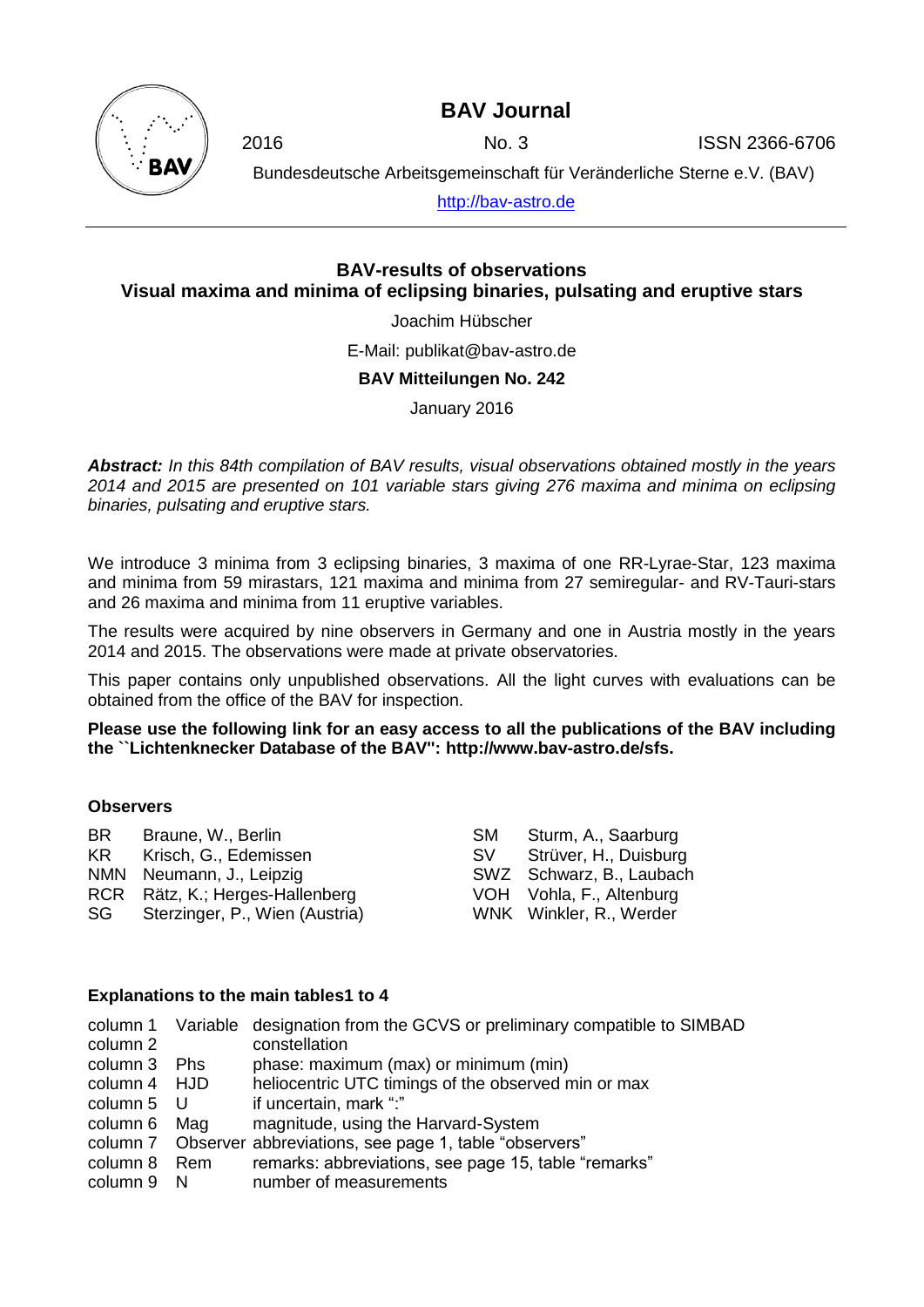# **Table 1 – Eclipsing Binaries**

| Variable |         | <b>Phs</b> | HJD<br><b>U</b>   | Maq | Observer Rem N |    |
|----------|---------|------------|-------------------|-----|----------------|----|
| VW.      |         |            | Cep min 56871.473 |     | <b>RCR</b>     |    |
| SZ.      | Her min |            | 56871.476         |     | <b>RCR</b>     | 7  |
| EE       | Peg min |            | 56870.478         |     | <b>RCR</b>     | 13 |

# **Table 2 – RR-Lyrae-Stars**

| Variable |     | <b>Phs</b> | <b>HJD</b>    | U. | Mag | <b>Observer</b> Rem | N   |
|----------|-----|------------|---------------|----|-----|---------------------|-----|
| RR.      | Lvr |            | max 56911.478 |    |     | SV.                 | 12  |
|          |     | max        | 56914.405     |    |     | <b>SV</b>           | 10. |
|          |     | max        | 56992.377     |    |     | SV                  | 6   |

## **Table 3 – MiraStars**

| Variable |     | <b>Phs</b> | <b>HJD</b> | U  | Mag  | <b>Observer</b> | Rem | N   |
|----------|-----|------------|------------|----|------|-----------------|-----|-----|
| R        | And | max        | 57095      |    | 6.4  | <b>VOH</b>      |     | 19  |
| W        | And | max        | 57027      | Ì. | 9.5  | VOH             |     | 35  |
| R        | Aql | max        | 56984      |    | 6.15 | <b>SWZ</b>      |     | 14  |
|          |     | max        | 56987      |    | 5.95 | <b>KR</b>       |     | 15  |
| R        | Ari | max        | 56640      |    | 8.8  | <b>VOH</b>      |     | 25  |
|          |     | max        | 56991      |    | 8.2  | <b>VOH</b>      |     | 26  |
|          |     | max        | 57000      |    | 7.6  | <b>KR</b>       |     | 14  |
| R        | Aur | max        | 56808      |    | 6.5  | <b>VOH</b>      |     | 71  |
| Χ        | Aur | max        | 56814      |    | 8.4  | <b>VOH</b>      |     | 18  |
|          |     | max        | 56973      |    | 8.7  | <b>VOH</b>      |     | 12  |
|          |     | max        | 57147      |    | 8.2  | <b>VOH</b>      |     | 35  |
| UV       | Aur | min        | 57068      |    | 10.7 | VOH             |     | 64  |
| AZ       | Aur | max        | 56973      | İ, | 9.4  | <b>VOH</b>      |     | 53  |
| R        | Boo | max        | 56826      | Ì. | 6.75 | <b>RCR</b>      |     | 13  |
|          |     | max        | 56834      |    | 7.3  | <b>VOH</b>      |     | 47  |
|          |     | max        | 57054      |    | 7.4  | <b>VOH</b>      |     | 41  |
| T        | Cam | max        | 56895      | t  | 8.4  | VOH             |     | 24  |
| X        | Cam | max        | 56870      |    | 7.7  | <b>VOH</b>      |     | 24  |
|          |     | max        | 57157      |    | 8.4  | <b>VOH</b>      |     | 25  |
| R        | CVn | max        | 57065      |    | 7.6  | <b>VOH</b>      |     | 61  |
| U        | Cas | max        | 57091      |    | 8.2  | <b>VOH</b>      |     | 21  |
| V        | Cas | max        | 56738      |    | 7.8  | <b>RCR</b>      |     | 14  |
|          |     | max        | 56739      |    | 7.5  | <b>VOH</b>      |     | 47  |
|          |     | max        | 56976      |    | 7.5  | <b>VOH</b>      |     | 45  |
|          |     | max        | 57210      |    | 7.3  | <b>KR</b>       |     | 19  |
| W        | Cas | max        | 56795      |    | 9.1  | <b>VOH</b>      |     | 87  |
|          |     | min        | 56985      |    | 12.5 | VOH             |     | 98  |
| V667     | Cas | max        | 56986      |    | 9.8  | <b>VOH</b>      |     | 41  |
| S        | Cep | max        | 56838      |    | 7.0  | <b>NMN</b>      |     | 21  |
|          |     | max        | 56865      |    | 7.7  | <b>VOH</b>      |     | 134 |
|          |     | min        | 57073      |    | 11.2 | <b>VOH</b>      |     | 89  |
| Τ        | Cep | max        | 56748      |    | 6.0  | <b>RCR</b>      |     | 34  |
|          |     | max        | 56749      |    | 5.9  | <b>NMN</b>      |     | 22  |
|          |     | max        | 56753      |    | 6.05 | SWZ             |     | 16  |
|          |     | min        | 56928      |    | 10.8 | <b>VOH</b>      |     | 83  |
|          |     | max        | 57134      |    | 6.4  | <b>VOH</b>      |     | 107 |
|          |     | max        | 57138      |    | 6.7  | SWZ             |     | 38  |
|          |     | max        | 57139      |    | 6.25 | <b>SM</b>       |     | 22  |
| S        | CrB | max        | 56903      |    | 7.3  | <b>VOH</b>      |     | 61  |
| R        | Cyg | max        | 56969      |    | 8.1  | <b>VOH</b>      |     | 49  |
|          |     | max        | 56977      |    | 8.4  | <b>KR</b>       |     | 22  |
| U        | Cyg | min        | 56899      |    | 11.7 | <b>VOH</b>      |     | 101 |
| Z        | Cyg | max        | 56981      |    | 8.3  | SV              |     | 13  |
|          |     | max        | 56985      |    | 8.3  | VOH             |     | 26  |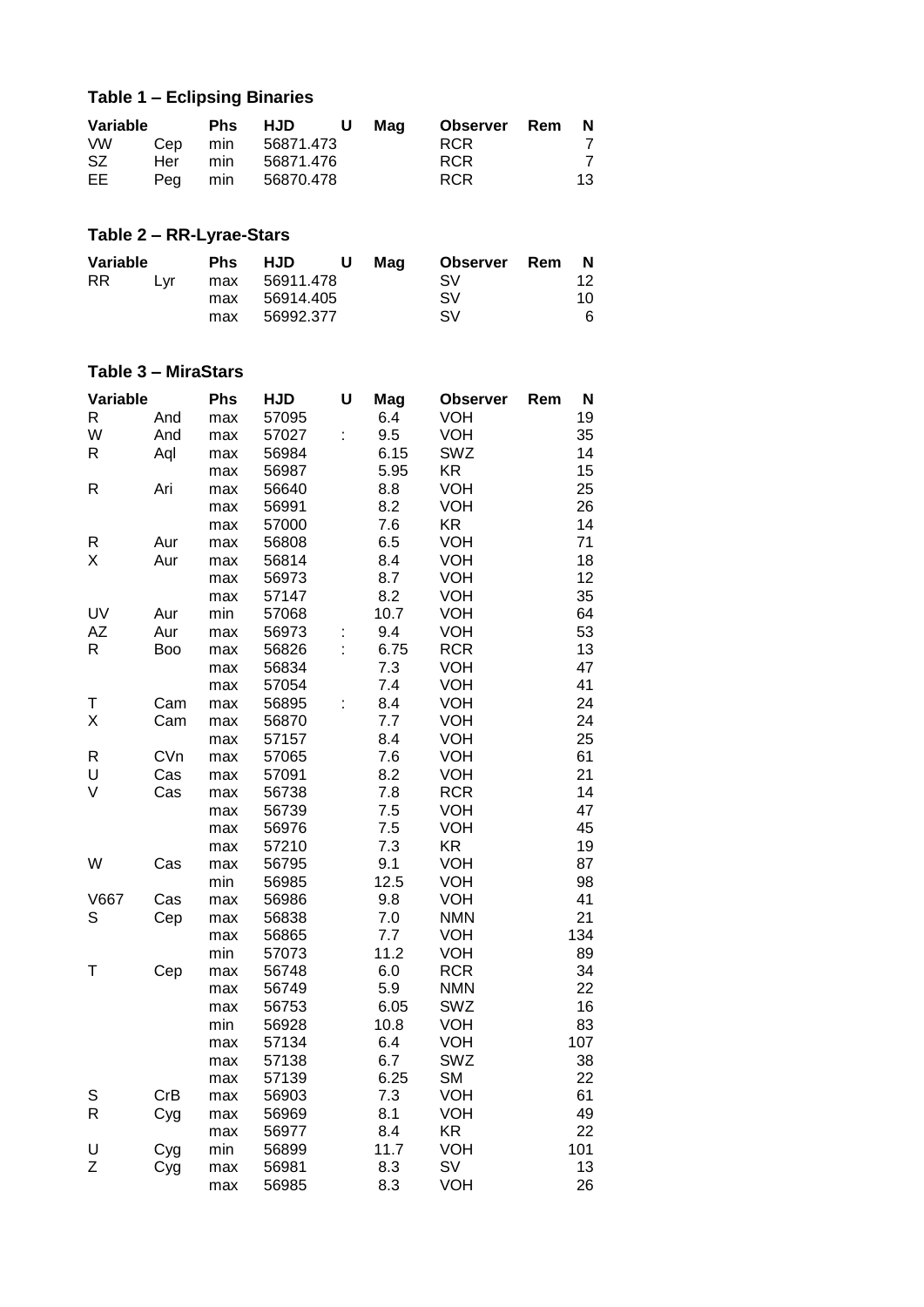| Variable    |     | <b>Phs</b> | <b>HJD</b> | U | Mag  | <b>Observer</b> | Rem | N              |
|-------------|-----|------------|------------|---|------|-----------------|-----|----------------|
| <b>RT</b>   | Cyg | min        | 56862      |   | 12.5 | <b>VOH</b>      |     | 45             |
|             |     | max        | 56939      |   | 7.4  | <b>VOH</b>      |     | 43             |
|             |     | max        | 56940      | t | 7.1: | <b>RCR</b>      |     | 7              |
|             |     | min        | 57051      |   | 11.5 | <b>VOH</b>      |     | 47             |
|             |     | max        | 57118      |   | 7.4  | <b>VOH</b>      |     | 53             |
| BG          |     |            | 57013      |   | 10.1 | <b>VOH</b>      |     | 25             |
|             | Cyg | max        |            |   |      |                 |     |                |
| <b>CN</b>   | Cyg | max        | 56923      |   | 9.3  | <b>VOH</b>      |     | 29             |
|             |     | max        | 57124      |   | 10.0 | <b>VOH</b>      |     | 25             |
| chi         | Cyg | max        | 56837      |   | 6.75 | <b>SM</b>       |     | 19             |
|             |     | max        | 56843      |   | 6.9  | <b>VOH</b>      |     | 73             |
|             |     | max        | 56846      |   | 6.5  | SWZ             |     | 13             |
|             |     | max        | 56853      |   | 6.55 | <b>RCR</b>      |     | 19             |
|             |     | max        | 57232      |   | 3.95 | <b>KR</b>       |     | 31             |
| R           | Dra | max        | 57108      |   | 7.9  | <b>VOH</b>      |     | 41             |
| Υ           | Dra | max        | 56894      | t | 9.5  | <b>VOH</b>      |     | 12             |
| $\mathsf R$ | Gem | max        | 57061      |   | 6.5  | <b>VOH</b>      |     | 53             |
| <b>ST</b>   | Gem | max        | 57120      |   | 10.1 | <b>VOH</b>      |     | 39             |
| ZZ          | Gem | max        | 57074      |   | 10.1 | <b>VOH</b>      |     | 50             |
| S           | Her | max        | 56980      |   | 7.8  | <b>KR</b>       |     | 12             |
|             |     | max        | 56984      |   | 8.0  | VOH             |     | 35             |
| Τ           | Her | max        | 56829      |   | 7.6  | <b>VOH</b>      |     | 39             |
|             |     | max        | 56835      |   | 7.8  | <b>RCR</b>      |     | 11             |
|             |     | max        | 56988      |   | 8.3  | <b>VOH</b>      |     | 20             |
|             |     | max        | 57162      |   | 7.6  | <b>VOH</b>      |     | 42             |
|             |     | max        | 57164      |   | 7.0  | KR              |     | 26             |
| U           | Her | max        | 57143      |   | 7.8  | <b>VOH</b>      |     | 54             |
| W           | Her | max        | 56793      |   | 8.1  | <b>VOH</b>      |     | 48             |
|             |     | max        | 57084      |   | 8.3  | <b>VOH</b>      |     | 40             |
| <b>RS</b>   | Her | max        | 57009      |   | 8.7  | <b>VOH</b>      |     | 17             |
| <b>RU</b>   | Her | max        | 57062      |   | 8.1  | <b>VOH</b>      |     | 22             |
| SS          | Her | max        | 56870      |   | 9.7  | <b>VOH</b>      |     | $\overline{7}$ |
| S           | Lac | max        | 57029      |   | 8.4  | VOH             |     | 16             |
| R           | Leo |            | 56643      |   | 5.6  | SWZ             |     | 17             |
|             |     | max        | 56950      |   | 5.35 | <b>SM</b>       |     | 14             |
|             |     | max        |            |   |      |                 |     |                |
|             |     | max        | 56957      |   | 5.4  | <b>VOH</b>      |     | 32             |
|             |     | max        | 56960      |   | 5.5  | KR              |     | 8              |
|             |     | min        | 57138      |   | 10.4 | <b>VOH</b>      |     | 32             |
| R           | LMi | max        | 57124      |   | 7.6  | VOH             |     | 53             |
| R           | Lyn | max        | 56880      |   | 8.4  | VOH             |     | 21             |
| W           | Lyr | max        | 56906      |   | 8.1  | <b>VOH</b>      |     | 50             |
|             |     | max        | 57081      |   | 9.0  | <b>VOH</b>      |     | 36             |
| Χ           | Oph | max        | 56870      |   | 6.8  | <b>VOH</b>      |     | 72             |
| Ζ           | Oph | max        | 56945      |   | 8.6  | <b>VOH</b>      |     | 26             |
|             |     | max        | 56952      |   | 8.1  | KR              |     | 12             |
| U           | Ori | max        | 57104      |   | 6.8  | <b>NMN</b>      |     | 6              |
|             |     | max        | 57119      |   | 7.1  | <b>VOH</b>      |     | 38             |
| Υ           | Ori | max        | 57004      |   | 9.9  | <b>VOH</b>      |     | 24             |
| <b>RZ</b>   | Peg | max        | 56997      |   | 8.0  | <b>KR</b>       |     | 12             |
| R           | Per | max        | 56930      | t | 9.3  | <b>VOH</b>      |     | 18             |
| U           | Per | max        | 56807      |   | 8.4  | <b>VOH</b>      |     | 72             |
| Y           | Per | max        | 56879      |   | 9.1  | <b>VOH</b>      |     | 57             |
|             |     | min        | 57053      |   | 10.6 | <b>VOH</b>      |     | 77             |
| TW          | Per | max        | 56960      |   | 11.1 | <b>VOH</b>      |     | 26             |
| R           | Ser | max        | 56869      |   | 6.60 | <b>SM</b>       |     | 9              |
|             |     | max        | 56878      |   | 6.9  | <b>VOH</b>      |     | 21             |
|             |     | max        | 57217      |   | 6.2  | KR              |     | 17             |
| R           | Tau | max        | 56912      |   | 8.2  | <b>VOH</b>      |     | 16             |
| V           | Tau | max        | 57049      |   | 9.3  | <b>VOH</b>      |     | 27             |
| R           | Tri | max        | 56923      |   | 6.1  | <b>VOH</b>      |     | 60             |
|             |     | min        | 57070      |   | 11.2 | <b>VOH</b>      |     | 41             |
|             |     |            |            |   |      |                 |     |                |

# **Table 3 – MiraStars (cont.)**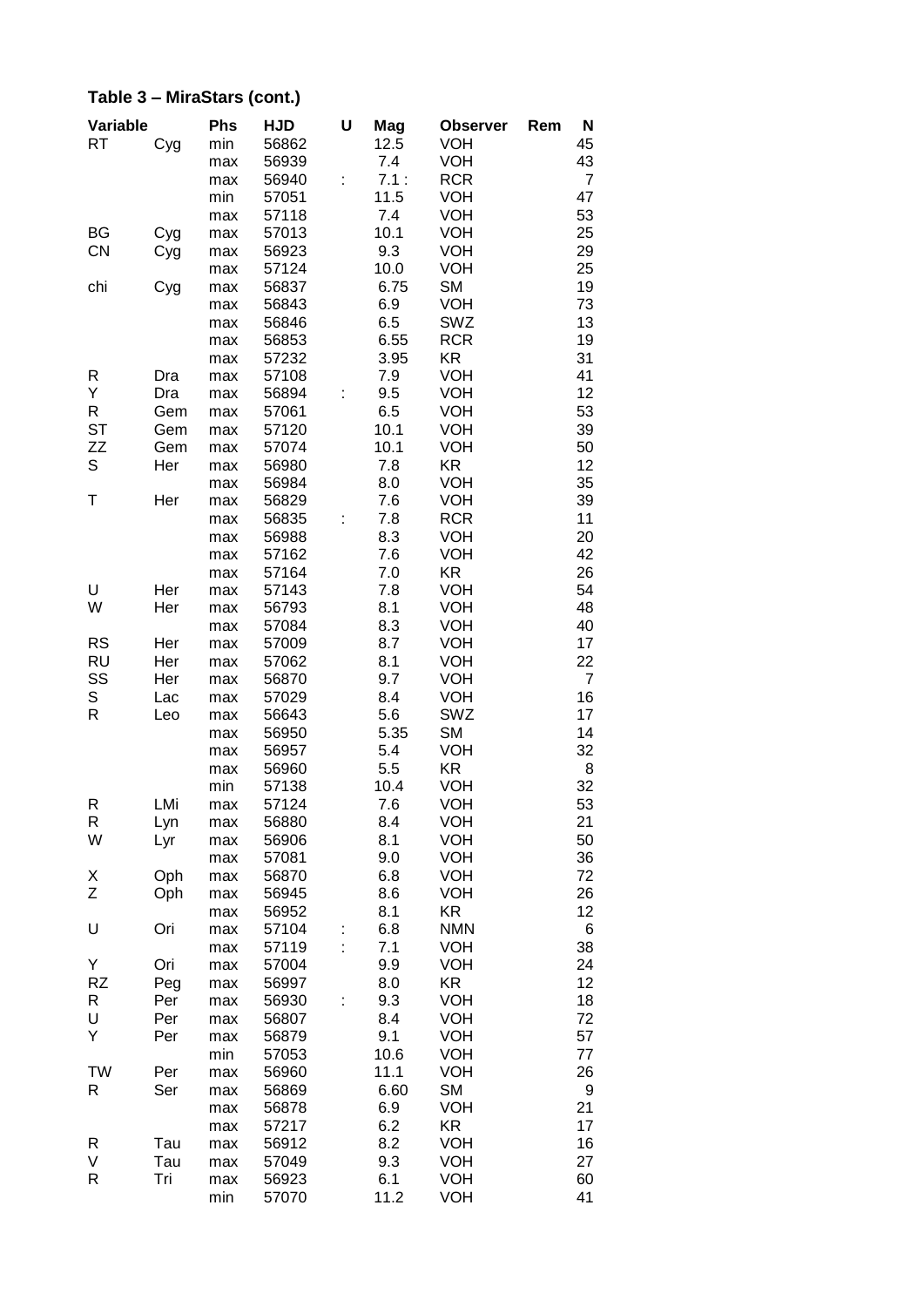## **Table 3 – MiraStars (cont.)**

| Variable |     | Phs | HJD   | U | Mag  | <b>Observer</b> | Rem | N  |
|----------|-----|-----|-------|---|------|-----------------|-----|----|
| R        | UMa | max | 56728 |   | 7.2  | <b>RCR</b>      |     | 31 |
|          |     | max | 57029 |   | 7.1  | VOH             |     | 53 |
|          |     | max | 57031 |   | 6.8  | KR.             |     | 26 |
| S        | UMa | max | 56867 |   | 7.9  | VOH             |     | 55 |
|          |     | max | 57098 |   | 7.5  | SWZ             |     | 16 |
|          |     | max | 57102 |   | 7.35 | KR.             |     | 25 |
| Т        | UMa | max | 56890 |   | 8.1  | VOH             |     | 40 |
|          |     | max | 57136 |   | 6.6  | <b>VOH</b>      |     | 59 |
| RS       | UMa | max | 56946 |   | 9.5  | VOH             |     | 20 |
| S        | UMi | min | 56800 |   | 12.4 | VOH             |     | 77 |
|          |     | max | 56943 |   | 8.9  | VOH             |     | 79 |
|          |     | min | 57119 |   | 12.1 | VOH             |     | 35 |
| Τ        | UMi | min | 56921 |   | 11.9 | VOH             |     | 48 |
|          |     | max | 56996 |   | 10.1 | VOH             |     | 24 |
|          |     | min | 57077 |   | 10.6 | VOH             |     | 54 |
| U        | UMi | min | 56904 |   | 11.6 | <b>VOH</b>      |     | 79 |
|          |     | max | 57079 |   | 8.0  | VOH             |     | 99 |
| R        | Vir | max | 57093 |   | 7.7  | VOH             |     | 33 |
| R        | Vul | max | 56930 |   | 8.4  | VOH             |     | 19 |

## **Table 4 – Semiregular Stars**

| Variable  |     | Phs | <b>HJD</b> | U | Mag   | <b>Observer</b> | N<br>Rem |
|-----------|-----|-----|------------|---|-------|-----------------|----------|
| AQ        | And | max | 56963      |   | 8.0   | <b>VOH</b>      | 50       |
|           |     | max | 56964      |   | 7.2   | <b>NMN</b>      | 8        |
|           |     | min | 57043      |   | 8.5   | <b>NMN</b>      | 8        |
| Τ         | Ari | max | 56998      |   | 8.2   | <b>VOH</b>      | 38       |
| Ζ         | Aur | min | 57079      |   | 11.0  | <b>VOH</b>      | 17       |
| V         | Boo | min | 56899      |   | 9.6   | <b>VOH</b>      | 39       |
|           |     | max | 57009      |   | 7.8   | <b>VOH</b>      | 54       |
|           |     | min | 57152      |   | 9.6   | <b>VOH</b>      | 69       |
| SV        | Cas | min | 57011      |   | 9.4   | <b>VOH</b>      | 76       |
| WZ        | Cas | max | 56807      |   | 6.3   | <b>NMN</b>      | 14       |
|           |     | min | 56915      |   | 7.6   | <b>NMN</b>      | 14       |
| Т         | Cen | max | 57150      |   | 6.35  | <b>SM</b>       | 10       |
| <b>RR</b> | CrB | min | 56811      |   | 8.5   | <b>VOH</b>      | 26       |
|           |     | max | 56841      |   | 7.7   | <b>VOH</b>      | 17       |
|           |     | min | 56864      |   | 8.4   | <b>VOH</b>      | 31       |
|           |     | max | 57117      |   | 7.3   | <b>VOH</b>      | 1731     |
|           |     | min | 57151      |   | 8.0   | <b>VOH</b>      | 19       |
| W         | Cyg | min | 56809      |   | 6.55  | <b>WNK</b>      | 41       |
|           |     | max | 56881      |   | 5.3   | <b>VOH</b>      | 27       |
|           |     | min | 56948      |   | 7.1   | <b>VOH</b>      | 27       |
|           |     | max | 57012      |   | 5.6   | <b>VOH</b>      | 27       |
|           |     | min | 57075      |   | 7.0   | <b>VOH</b>      | 27       |
|           |     | max | 57136      |   | 5.7   | <b>VOH</b>      | 27       |
|           |     | min | 57196      |   | 7.0   | <b>VOH</b>      | 27       |
| <b>RS</b> | Cyg | min | 56761      |   | 10.2  | <b>VOH</b>      | 43       |
|           |     | max | 56936      |   | 7.6   | <b>VOH</b>      | 115      |
| <b>RU</b> | Cyg | max | 57079      |   | 8.2   | <b>VOH</b>      | 80       |
| AA        | Cyg | min | 56837      |   | 9.7   | <b>VOH</b>      | 51       |
|           |     | max | 56952      |   | 9.0   | <b>VOH</b>      | 59       |
|           |     | min | 57060      |   | 10.3  | <b>VOH</b>      | 48       |
| AF        | Cyg | max | 56833      |   | 7.0   | <b>VOH</b>      | 71       |
|           |     | min | 56922      |   | 7.9   | <b>VOH</b>      | 66       |
|           |     | max | 56987      |   | 7.1   | <b>VOH</b>      | 44       |
|           |     | min | 57092      |   | 7.9   | <b>VOH</b>      | 71       |
| <b>CH</b> | Cyg | max | 57204      |   | 6.55: | <b>KR</b>       | 21       |
|           |     | min | 57239      |   | 6.9   | KR              | 21       |
| EU        | Del | min | 56905      |   | 6.5   | VOH             | 125      |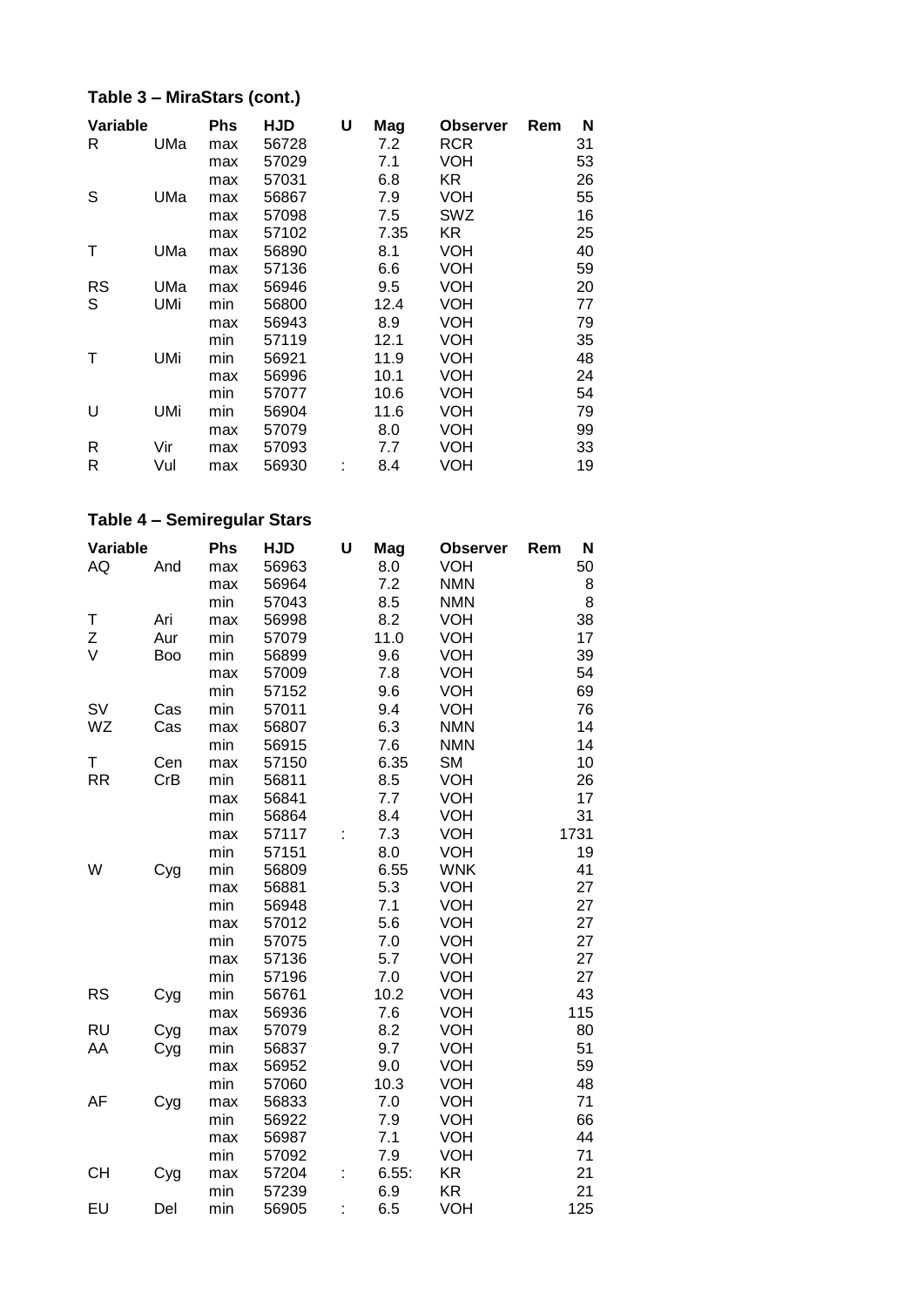#### **Variable Phs HJD U Mag Observer Rem N** TX Dra max 56803 6.9 VOH 13 max 56901 7.1 VOH 26<br>max 57039 7.1 VOH 29 max 57039 7.1 VOH 29<br>min 57116 7.9 VOH 39 min 57116 max 57162 7.2 VOH 37<br>max 56951 : 8.6 KR 3 SS Gem max 56951 : 8.6 KR 68 min 56968 9.5 KR 8 min 57062 9.6 KR 9<br>min 56851 7.4 VOH 115 X Her min 56851 7.4 VOH 115 max 57000 : 6.2 : VOH 9 min 57083 7.0 VOH 35 max 57144 6.0 VOH 25 AC Her min 55715 8.7 KR 10 min 56506 9.5 VOH 15 max 56519 7.3 VOH 15 max 56937 7.0 KR 9 min 56962 8.0 KR 9<br>max 56977 7.35 KR 9 max 56977 7.35 KR 9 max 57024 7.4 KR 6 min 57066 7.95 KR<br>max 57164 7.65 KR 8 max 57164 7.65 KR 8 min 57185 7.95 KR max 57203 7.55: KR 8 min 57223 8.1 KR 8 max 57237 7.4 KR 8 RT Hya max 57019 : 7.2 SM 24 U Mon min 56697 7.1 VOH 7 max 56716 5.6 VOH 7<br>min 56724 6.2 VOH 7 min 56724 6.2 VOH max 56956 : 5.5 VOH 6 max 56960 : 5.7 KR 11 min 56974 : 6.1 VOH 6 max 56994 : 5.7 VOH 6 min 57019 7.5 SM 7<br>min 57020 7.2 VOH 10 min 57020 7.2 VOH 10 max 57046 5.5 VOH 13 max 57048 5.75 SM 7 min 57068 6.7 VOH 13 min 57072 6.2 SM 7<br>max 57088 5.65 SM 7 max 57088 5.65 SM 7<br>min 57108 6.3 SM 7 min 57108 6.3 SM 7<br>min 56229 : 0.7 BR 5 alpha Ori min 56229 : 0.7 BR 5 max 56340 : 0.45: BR 5 min 56356 0.8 BR<br>max 56372 0.55 BR 5 max 56372 0.55 BR 5 max 56609 0.6 BR 37<br>min 57021 1.1 BR 6 min 57021 1.1 BR max 57045 0.6 BR 6 min 57081 0.75 BR R Sct min 56707 6.65 SG 16 min 56772 7.0 SG 16 max 56829 5.1 VOH 53 max 56834 4.9 SM 12 min 56864 5.75 SG 16 min 56927 7.4 VOH 60 min 56929 7.0 SG 16 min 56932 7.5 SM 12 max 56969 5.0 WNK 39<br>min 57077 6.2 VOH 20

min 57077 6.2 VOH

min 57081 7.1 KR 10

### **Table 4 – Semiregular Stars (cont.)**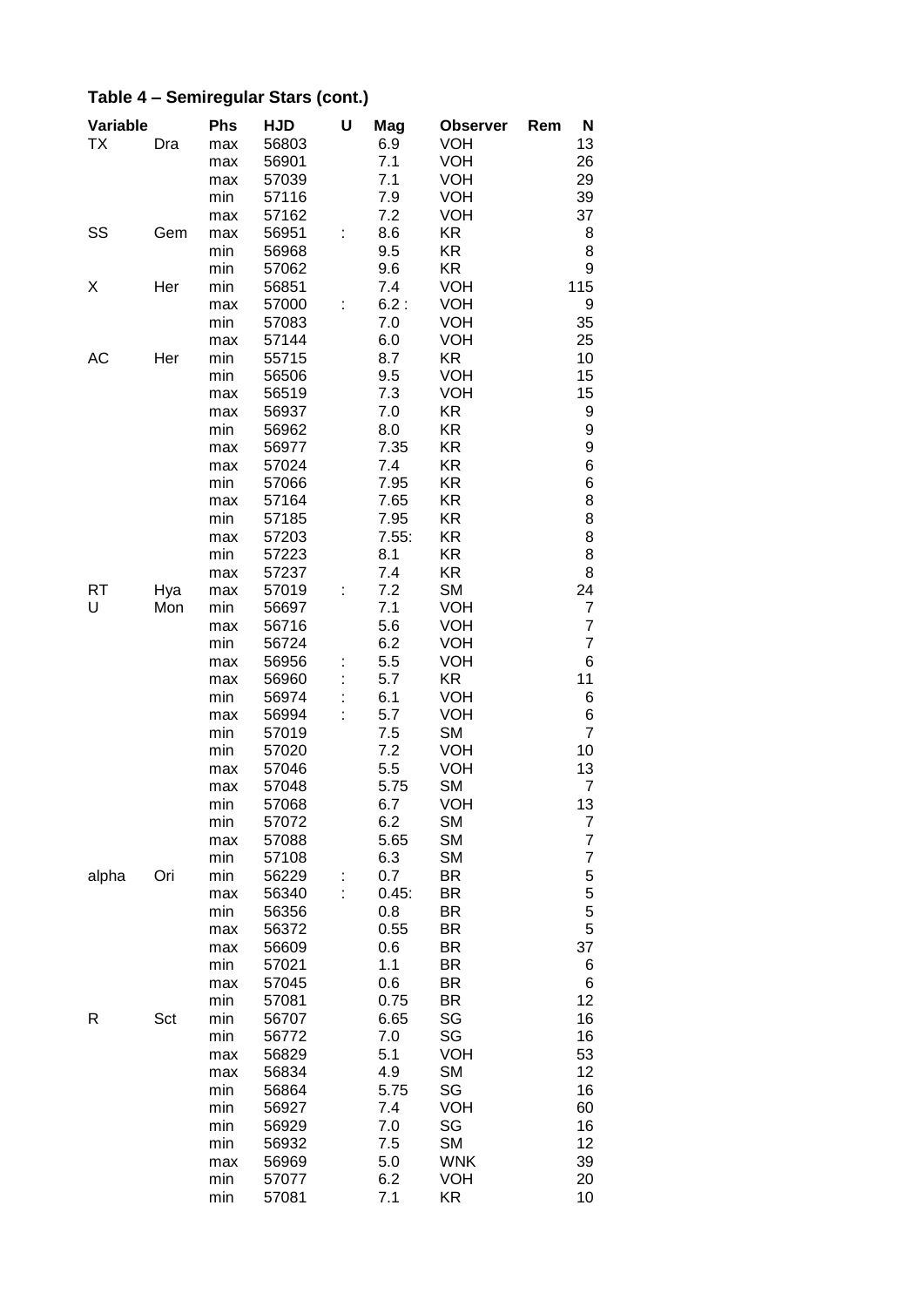# **Table 4 – Semiregular Stars (cont.)**

| Variable  |     | Phs | <b>HJD</b> | U | Mag  | <b>Observer</b> | Rem | N  |
|-----------|-----|-----|------------|---|------|-----------------|-----|----|
| R         | Sct | max | 57109      |   | 5.0  | KR.             |     | 10 |
|           |     | min | 57124      |   | 5.35 | KR.             |     | 10 |
|           |     | min | 57213      |   | 6.75 | KR.             |     | 10 |
| Ζ         | UMa | max | 56853      |   | 6.6  | SWZ             |     | 15 |
|           |     | max | 56854      |   | 6.8  | <b>VOH</b>      |     | 56 |
|           |     | min | 56928      |   | 9.35 | KR.             |     | 27 |
|           |     | min | 56928      |   | 9.6  | <b>VOH</b>      |     | 43 |
|           |     | max | 56970      |   | 7.7  | KR.             |     | 27 |
|           |     | max | 57035      |   | 6.9  | <b>VOH</b>      |     | 71 |
|           |     | max | 57036      |   | 6.95 | KR.             |     | 95 |
|           |     | max | 57038      |   | 6.9  | SWZ             |     | 19 |
|           |     | min | 57134      |   | 9.4  | KR.             |     | 32 |
|           |     | min | 57134      |   | 9.7  | VOH             |     | 69 |
|           |     | max | 57218      |   | 6.9  | KR.             |     | 32 |
| RY        | UMa | max | 56857      |   | 7.2  | <b>VOH</b>      |     | 92 |
|           |     | min | 56983      |   | 7.8  | <b>VOH</b>      |     | 89 |
| <b>ST</b> | UMa | max | 57154      |   | 6.5  | SWZ             |     | 21 |
| V         | UMi | min | 56952      |   | 8.4  | <b>VOH</b>      |     | 23 |
|           |     | max | 56978      |   | 7.5  | <b>VOH</b>      |     | 27 |
|           |     | min | 57025      |   | 8.6  | <b>VOH</b>      |     | 24 |
|           |     | max | 57079      |   | 7.4  | <b>VOH</b>      |     | 27 |
|           |     | min | 57111      |   | 7.9  | <b>VOH</b>      |     | 28 |
|           |     | max | 57136      |   | 7.4  | <b>VOH</b>      |     | 32 |
|           |     | min | 57178      |   | 8.2  | <b>VOH</b>      |     | 27 |
|           |     | max | 57206      |   | 7.3  | VOH             |     | 22 |

# **Table 5 – Eruptive Stars**

| Variable |     | <b>Phs</b> | HJD   | U | Mag   | <b>Observer</b> | N<br>Rem |
|----------|-----|------------|-------|---|-------|-----------------|----------|
| Ζ        | And | max        | 56837 |   | 9.8   | <b>VOH</b>      | 123      |
| Τ        | CrB | min        | 56743 |   | 10.7  | <b>VOH</b>      | 27       |
|          |     | max        | 56811 |   | 10.2  | <b>VOH</b>      | 18       |
|          |     | min        | 56851 | ۲ | 10.5  | <b>VOH</b>      | 18       |
|          |     | max        | 56919 |   | 10.2  | <b>VOH</b>      | 30       |
|          |     | min        | 57099 |   | 10.5  | <b>VOH</b>      | 21       |
|          |     | max        | 57129 |   | 9.9   | <b>VOH</b>      | 24       |
| SS       | Cyg | max        | 56961 |   | 8.6   | KR              | 8        |
|          |     | max        | 57074 |   | 8.65  | KR              | 6        |
| Т        | Ori | max        | 56963 |   | 10.4  | KR              | 6        |
|          |     | min        | 56970 |   | 11.5  | KR              | 6        |
| AN       | Ori | max        | 56935 |   | 11.0  | KR              | 5        |
|          |     | min        | 56963 |   | 12.4  | KR.             | 5        |
| KS       | Ori | max        | 56935 |   | 9.85  | KR              | 4        |
|          |     | min        | 56937 |   | 10.6  | KR              | 4        |
|          |     | max        | 56955 |   | 9.8   | KR              | 4        |
|          |     | min        | 56966 |   | 10.45 | KR              | 4        |
| LP       | Ori | max        | 56955 |   | 8.4   | KR              | 5        |
|          |     | min        | 56963 |   | 8.9   | KR              | 5        |
|          |     | max        | 56974 |   | 8.2   | KR              | 5        |
| MR       | Ori | min        | 56963 |   | 12.7  | KR.             | 6        |
|          |     | max        | 56968 |   | 10.8  | KR              | 6        |
| МX       | Ori | max        | 56939 |   | 9.7   | KR              | 13       |
| V361     | Ori | min        | 56936 |   | 9.6   | KR              | 14       |
|          |     | max        | 56972 |   | 8.2   | KR              | 14       |
| V725     | Tau | min        | 55246 |   | 9.4   | <b>NMN</b>      | 13       |

#### **Remarks**

**:** uncertain